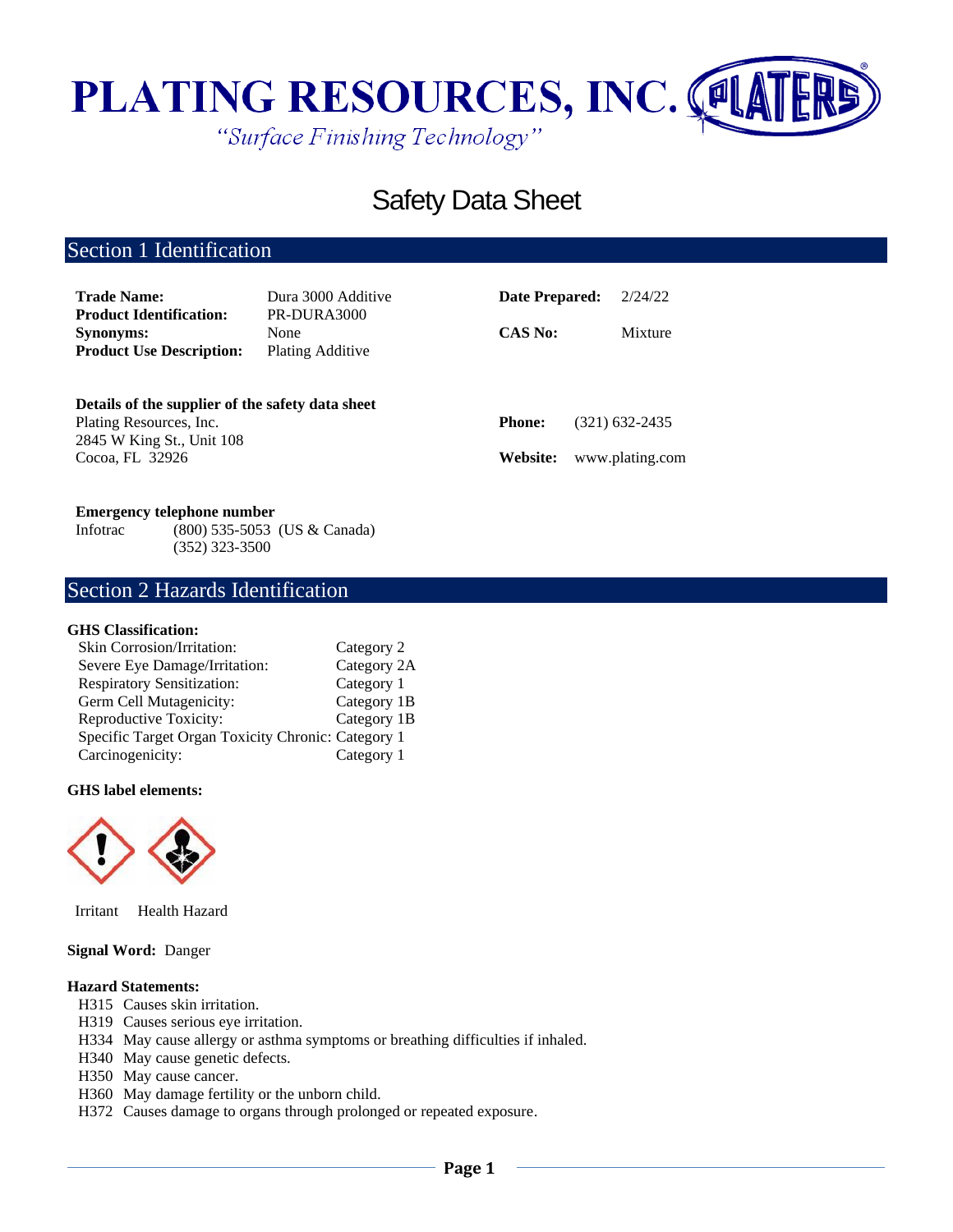#### **Precautionary Statements:**

#### **Prevention**

- P201 Obtain special instructions before use.
- P202 Do not handle until all safety precautions have been read and understood.
- P260 Do not breathe mist, vapours or spray.
- P264 Wash skin thoroughly after handling.
- P280 Wear protective gloves/protective clothing/eye protection/face protection.
- P284 Wear respiratory protection.

#### **Response**

- P302 + P352 IF ON SKIN: wash with plenty of soap and water.
- P304 + P340 IF INHALED: Remove victim to fresh air and Keep at rest in a position comfortable for breathing.

P305 + P351 + P338 IF IN EYES: Rinse cautiously with water for several minutes. Remove contact lenses, if present and easy to do. Continue rinsing.

- P308 + P313 IF exposed or concerned: Get medical advice/attention.
- P332 + P313 IF SKIN irritation occurs: Get medical advice/attention.
- P337 + P313 IF eye irritation persists: Get medical advice/attention.
- P342 + P311 IF experiencing respiratory symptoms: call a POISON CENTER or doctor/physician.
- P362 + P364 Take off contaminated clothing and wash before reuse.

#### **Storage**

P405 Store locked up.

#### **Disposal**

P501 Dispose of contents/container to an approved waste disposal plant.

#### **Hazards Not Otherwise Classified (HNOC):**

None.

### **Additional Information:**

None.

# Section 3 Composition

| <b>Chemical Name</b>           | Common name and synonyms | $CAS \#$ | $\frac{0}{0}$ |
|--------------------------------|--------------------------|----------|---------------|
| Proprietary Component 1        |                          |          | $1 - 5$       |
| Proprietary Component 2        |                          |          | $1 - 5$       |
| <b>Proprietary Component 3</b> |                          |          |               |
| Proprietary Component 4        |                          |          |               |

# Section 4 First Aid

#### **General:**

Move out of dangerous area. Perform first aid measures as indicated. Seek medical attention and show this safety data sheet to attending physician.

### **Inhalation:**

Move to fresh air and keep at rest in a position comfortable for breathing. If breathing difficulty occurs or persists seek medical attention. If not breathing give artificial respiration and seek immediate medical attention.

#### **Skin contact:**

Immediately flush exposed skin with water for at least 15 minutes while removing contaminated clothing and/or shoes.

Thoroughly wash with soap and water. Seek medical attention if irritation develops or persists.

### **Eye contact:**

Immediately flush eyes with water for at least 15 minutes, lifting the upper and lower eyelids intermittently. Check for and remove any contact lenses if easy to do. Seek medical attention if irritation develops or persists.

### **Ingestion:**

Rinse mouth with water. Do not induce vomiting. Seek immediate medical attention.

### **Most important symptoms and effects both acute and delayed:**

No information available.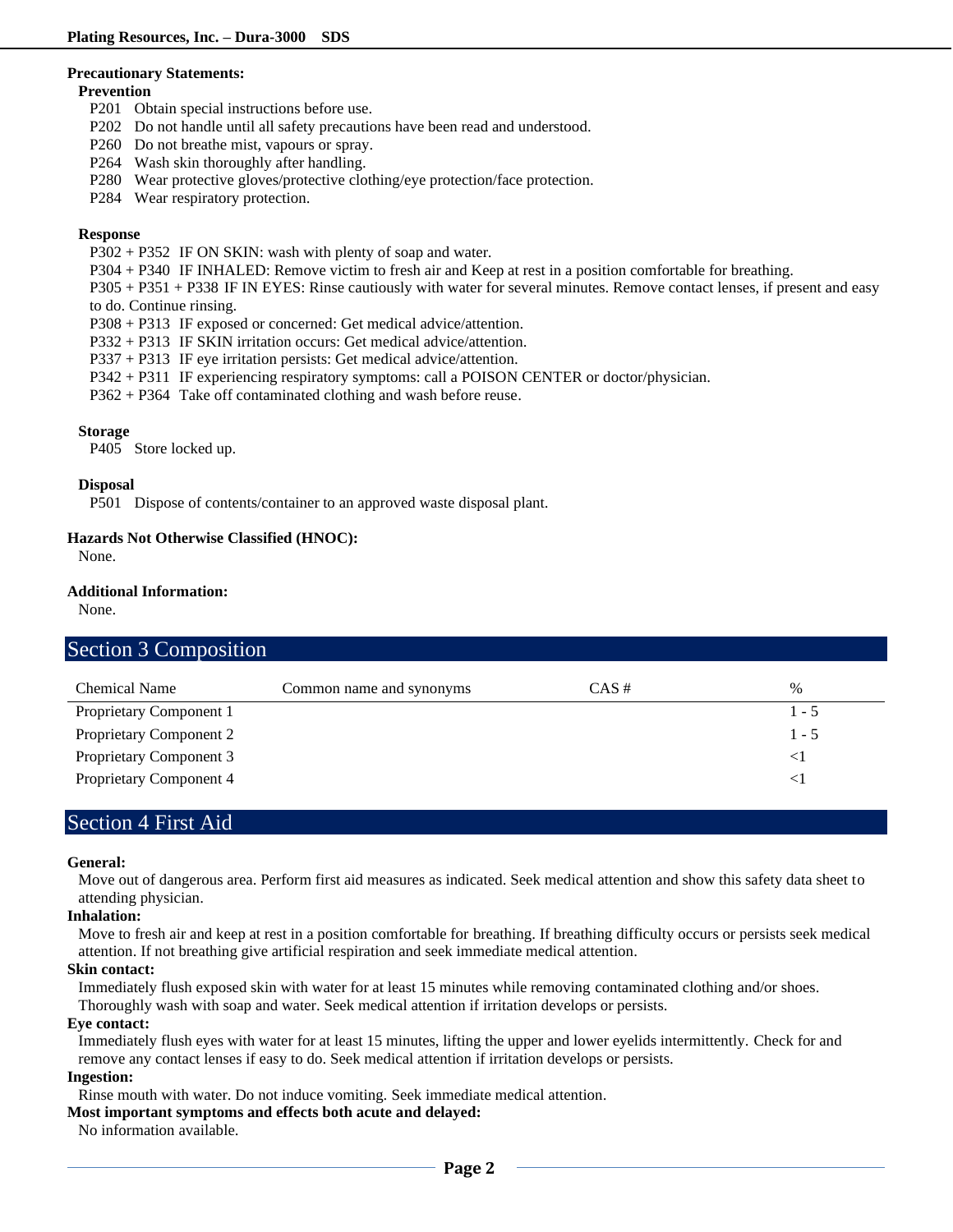### **Indication of any immediate medical attention and special treatment needed:**

No information available.

# Section 5 Fire Fighting Measures

#### **Suitable Extinguishing Media:**

Use extinguishing media suitable for surrounding fire or source of fire. Use water spray to cool fire exposed containers.

**Unsuitable Extinguishing Media:**

No information available.

**Specific hazards developing from the chemical:**

In fire conditions product may decompose producing chromium fumes.

### **Precautions for firefighters:**

No information available.

**Firefighting Instructions:**

No information available.

### **Protection During Firefighting:**

Wear full protective gear and full face pressure demand self-contained breathing apparatus.

### **Other information:**

No additional information available.

# Section 6 Accidental Release Measures

#### **Personal precautions, protective equipment and emergency procedures:**

Avoid direct contact with skin, eyes and clothing. Avoid inhalation of mist, vapor or dust. Wear appropriate personal protective equipment as outlined in Section 8 of this SDS.

#### **Environmental precautions:**

Prevent further leakage or spillage if safe to do so. Contain spilled material and prevent run-off onto ground or into water sources or sewers.

#### **Methods and material for containment and cleaning up:**

Absorb on inert material and place in containers for disposal. Dispose of spilled/collected material in accordance with all federal, state and local regulations.

# Section 7 Handling and Storage

#### **Precautions for safe handling:**

Avoid contact with skin and eyes. Avoid inhalation of mist, vapor and dust. Ensure adequate ventilation. Do not eat, drink or smoke while handling. Wear appropriate personal protective equipment as outlined in Section 8 of this SDS.

#### **Conditions for safe storage, including any incompatibilities:**

Store in original container. Keep container tightly closed. Store at room temperature (50-90 F) in a dry well-ventilated area.

# Section 8 Exposure Controls/Personal Protection

| <b>Exposure limits:</b> |                                     |                      |                                                |                       |
|-------------------------|-------------------------------------|----------------------|------------------------------------------------|-----------------------|
| Ingredient              | Data Source                         | <b>Exposure Form</b> | <b>Exposure Value</b>                          | <b>Exposure Notes</b> |
| Proprietary Component 3 | <b>ACGIH TLV</b>                    | <b>TWA</b>           | $2 \text{ mg/m}$                               | inhalable fraction    |
|                         | CAL/OSHA                            |                      | $5 \text{ mg/m}$                               |                       |
|                         | <b>OSHA PEL</b>                     |                      | $15 \text{ mg/m}$                              | total dust            |
| Proprietary Component 1 | <b>ACGIH TLV</b>                    | <b>TWA</b>           | $2 \text{ mg/m}$                               |                       |
| Proprietary Component 2 | <b>ACGIH TLV</b><br><b>OSHA PEL</b> |                      | Not Established<br>Not Established             |                       |
| Proprietary Component 4 | <b>ACGIH TLV</b><br><b>OSHA PEL</b> | <b>TWA</b><br>8h TWA | $0.05 \text{ mg/m}$ 3<br>$0.05 \text{ mg/m}$ 3 |                       |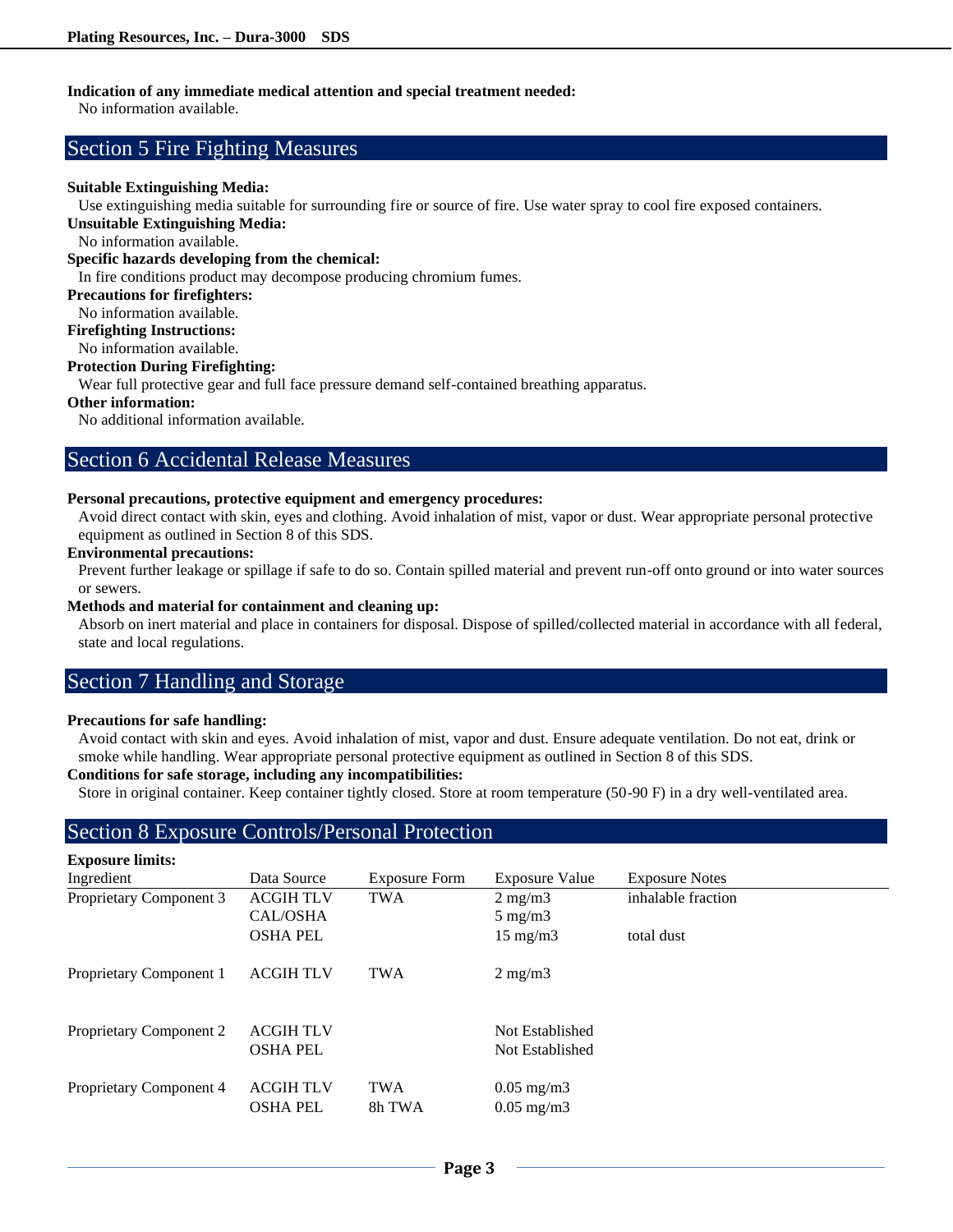#### **Appropriate Engineering Controls:**

Use local and/or general exhaust ventilation to maintain airborne concentrations below irritating levels or exposure limits. An eyewash and safety shower should be available in the work area.

# **Individual protection measures:**

# **Eye/face protection:**

Safety glasses or chemical goggles should be worn when handling this material.

**Skin protection:** 

### **Hand Protection:**

Wear chemical resistant gloves when handling.

#### **Other:**

Wear chemical resistant apron when handling.

#### **Respiratory Protection:**

Wear respiratory protection while using this material.

#### **General hygiene considerations:**

Follow good hygiene and safety practice. Wash hands and exposed skin before breaks and at the end of the work day. Do not eat, drink or smoke while handling this material. Do not wear contaminated or dirty clothing home from the work-site. Launder contaminated or dirty clothing before reuse.

#### **Additional information:**

No additional information available.

# Section 9 Physical and Chemical Properties

| Orange Liquid  |
|----------------|
| Not available. |
| Not available. |
| Not available. |
| Not available. |
| Not available. |
| Non Flammable  |
| Not available. |
| Not available. |
| Not available. |
| Not available. |
| Not available. |
| Not available. |
| Not available. |
| Not available. |
| Not available. |
| Complete       |
| Not available. |
| Not available. |
| Not available. |
| Not available. |
| Not available. |
| 1.03           |
|                |

# Section 10 Stability and Reactivity

| <b>Reactivity:</b>             | Not reactive under normal use conditions.                                            |
|--------------------------------|--------------------------------------------------------------------------------------|
| <b>Chemical stability:</b>     | Material is stable under normal handling and storage conditions.                     |
| <b>Hazardous reactions:</b>    | Hazardous polymerization will not occur under normal handling and storage.           |
| <b>Conditions to avoid:</b>    | Avoid excessive heating, freezing and chemical contamination.                        |
| <b>Decomposition products:</b> | No decomposition products are expected under normal storage and handling conditions. |
| Incompatible materials:        | Avoid contact with reducing agents, metals, organic materials and excessive heat.    |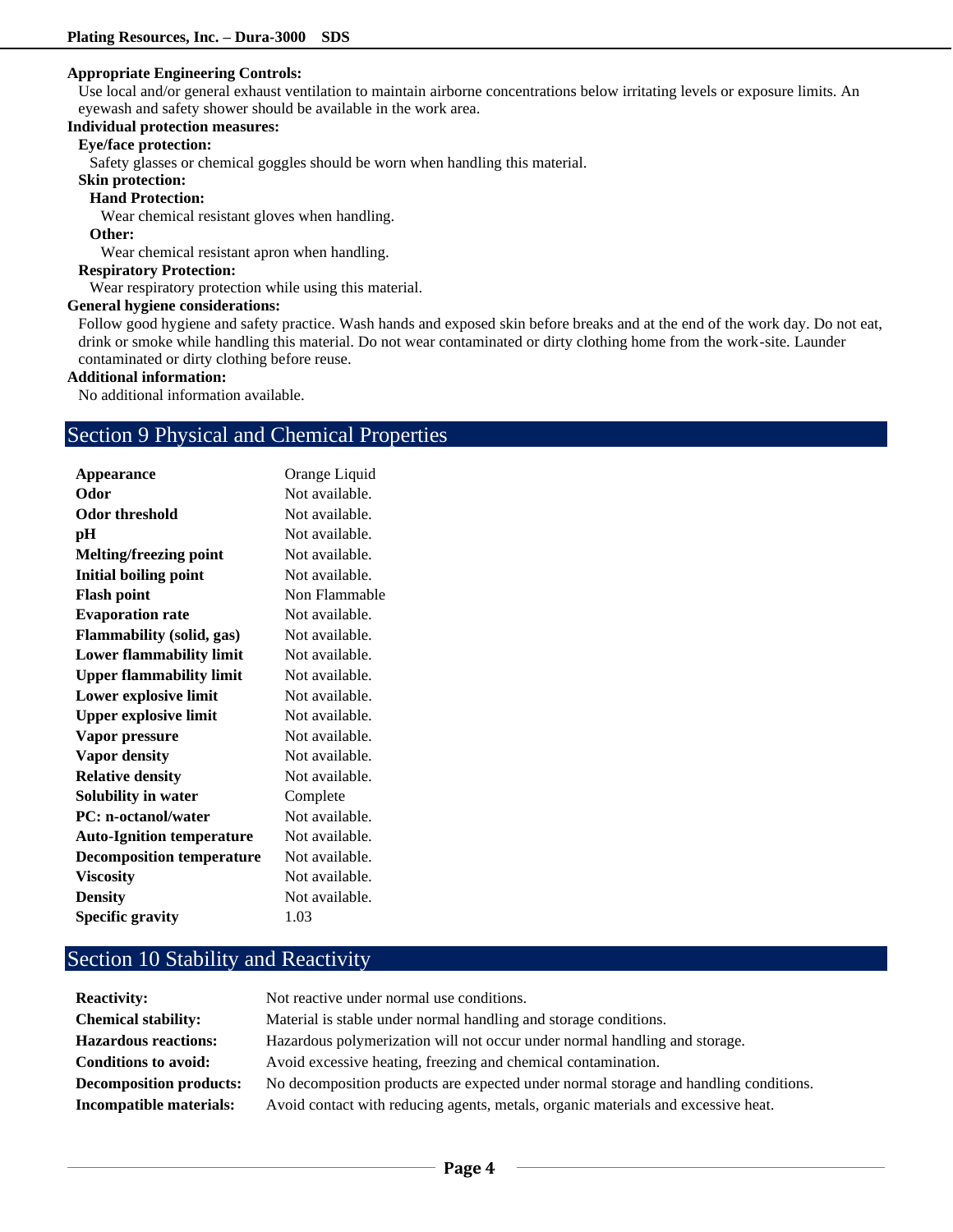# Section 11 Toxicological Information

#### **Information on the likely routes of exposure:**

#### **Inhalation:**

No information available.

#### **Skin Contact:**

This material may be irritating to the skin.

# **Eye Contact:**

This material may be irritating to the eyes and may cause damage.

# **Ingestion:**

No information available.

### **Symptoms related to the physical, chemical and toxicological characteristics:**

No information available.

### **Delayed and chronic effects:**

No information available.

#### **Numerical measures of toxicity:**

| Components                      | Exposure   | Species | Dose                             | <b>Notes</b> |
|---------------------------------|------------|---------|----------------------------------|--------------|
| <b>Proprietary Component 4:</b> |            |         |                                  |              |
| LD50                            | Oral       | Rat     | $50 \frac{\text{mg}}{\text{kg}}$ |              |
| <b>Proprietary Component 1:</b> |            |         |                                  |              |
| LD50                            | Oral       | Rat     | $430 \text{ mg/kg}$              |              |
| LC50                            | Inhalation | Rat     | $1.11 \text{ mg}/1$              | 1 hour       |
| <b>Proprietary Component 3:</b> |            |         |                                  |              |
| LD50                            | Oral       | Rat     | $3450$ mg/kg                     |              |
| LD50                            | Dermal     | Rabbit  | $>2000$ mg/kg                    |              |
| LDC <sub>0</sub>                | Inhalation | Rat     | $>2$ mg/l                        | 4 hours      |
| <b>Proprietary Component 2:</b> |            |         |                                  |              |
| LD50                            | Oral       | Rat     | No Data Available                |              |
| LD50                            | Dermal     | Rabbit  | No Data Available                |              |
| LDC <sub>0</sub>                | Inhalation | Rat     | No Data Available                |              |

### **Toxicological effects:**

| <b>Acute Toxicity:</b>                                      |
|-------------------------------------------------------------|
| Mixture:                                                    |
| No information available.                                   |
| <b>Skin Corrosion/Irritation:</b>                           |
| Mixture:                                                    |
| No information available.                                   |
| <b>Serious Eye Damage/Irritation:</b>                       |
| Mixture:                                                    |
| No information available.                                   |
| <b>Respiratory sensitization:</b>                           |
| Mixture:                                                    |
| This material may cause respiratory sensitization.          |
| <b>Skin sensitization:</b>                                  |
| Mixture:                                                    |
| No information available.                                   |
| Germ cell mutagenicity:                                     |
| Mixture:                                                    |
| This material may be a germ cell mutagen.                   |
| Carcinogenicity:                                            |
| Mixture:                                                    |
| This product is considered to be a potential carcinogen by: |
| NTP: Yes                                                    |
| OSHA: No                                                    |
| <b>IARC</b> : Yes                                           |
|                                                             |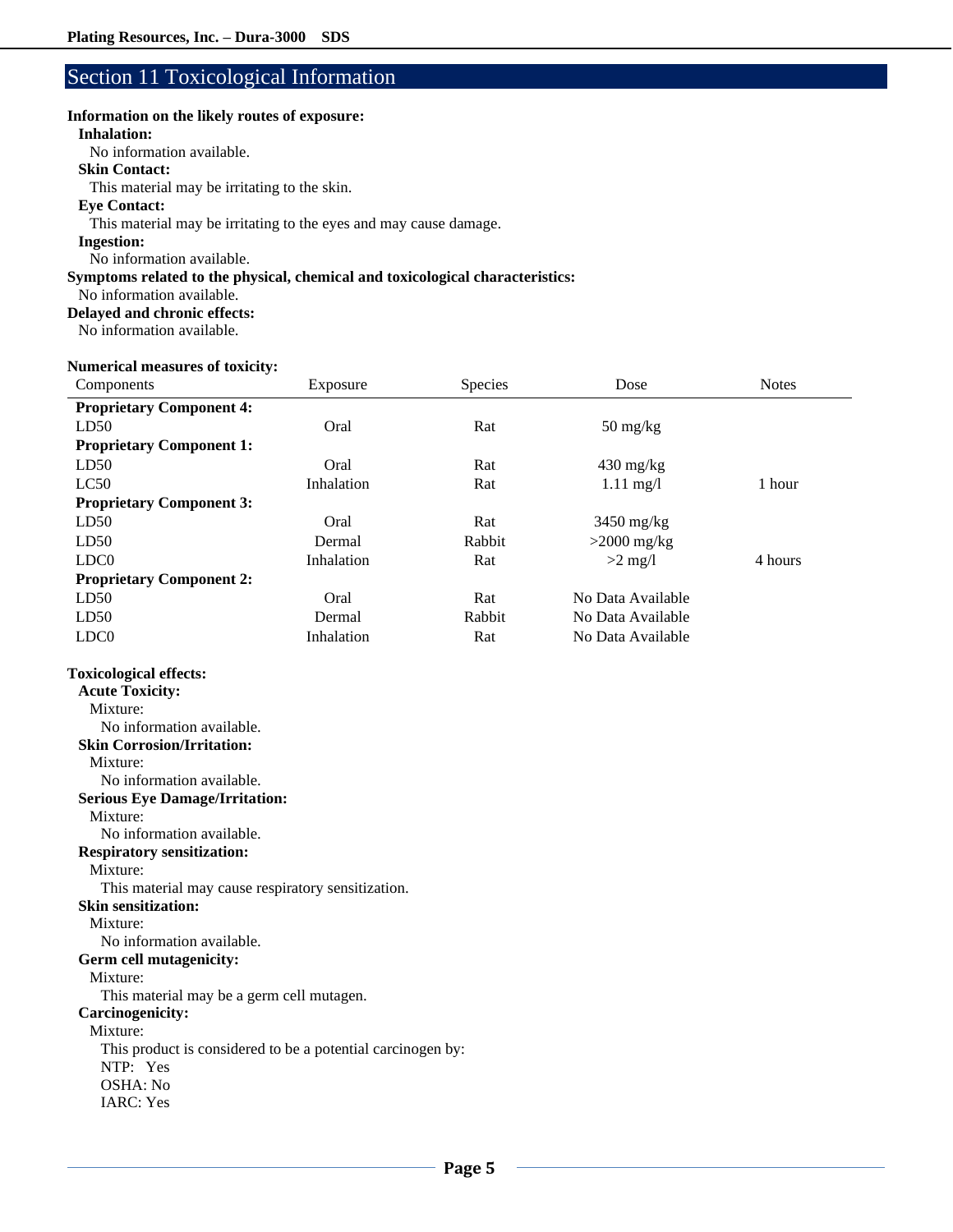#### **Reproductive toxicity:**

#### Mixture:

This product is known to cause reproductive and developmental effects.

**STOT-single exposure:**

#### Mixture:

No information available.

**STOT-repeated exposure:**

#### Mixture:

This material may cause damage to organs through prolonged or repeated exposure.

# **Aspiration hazard:**

Mixture:

This product is not an aspiration hazard.

**Additional information:**

None.

# Section 12 Ecological Information

#### **Ecotoxicity:**

No information available.

#### **Numerical measures of ecotoxicity:**

| Components                        | Type        | Species                    | Dose               | <b>Notes</b> |
|-----------------------------------|-------------|----------------------------|--------------------|--------------|
| <b>Proprietary Component 4:</b>   |             |                            |                    |              |
| Fish                              | LC50        |                            | No Data Available  |              |
| Invertebrates                     | <b>EC50</b> |                            | No Data Available  |              |
| Algae                             | EC50        |                            | No Data Available  |              |
| <b>Proprietary Component 1:</b>   |             |                            |                    |              |
| Fish                              | LC50        |                            | No Data Available  |              |
| Invertebrates                     | <b>EC50</b> |                            | No Data Available  |              |
| Algae                             | <b>EC50</b> |                            | No Data Available  |              |
| <b>Proprietary Component 3:</b>   |             |                            |                    |              |
| Fish                              | LC50        | <b>Pimephales Promelas</b> | $627 \text{ mg}/1$ |              |
| <b>Invertebrates</b>              | EC50        | Ceriodaphnia Dubia         | $113$ mg/l         |              |
| Algae                             | <b>EC50</b> | Chlorella Pyrenoidosa      | $10 \text{ mg}/l$  |              |
| <b>Proprietary Component 2:</b>   |             |                            |                    |              |
| Fish                              | LC50        |                            | No Data Available  |              |
| <b>Invertebrates</b>              | EC50        |                            | No Data Available  |              |
| Algae                             | <b>EC50</b> |                            | No Data Available  |              |
| Persistence and degradability:    |             |                            |                    |              |
| Mixture:                          |             |                            |                    |              |
| No information available.         |             |                            |                    |              |
| <b>Bioaccumulative potential:</b> |             |                            |                    |              |
| Mixture:                          |             |                            |                    |              |
| No information available.         |             |                            |                    |              |
| <b>Mobility in soil:</b>          |             |                            |                    |              |
| Mixture:                          |             |                            |                    |              |
| No information available.         |             |                            |                    |              |
| Other adverse effects:            |             |                            |                    |              |
| Mixture:                          |             |                            |                    |              |
| No information available.         |             |                            |                    |              |
| <b>Additional information:</b>    |             |                            |                    |              |
| No information available.         |             |                            |                    |              |
|                                   |             |                            |                    |              |

# Section 13 Disposal Considerations

### **Disposal instructions:**

Dispose of material in accordance with all federal, state and local regulations.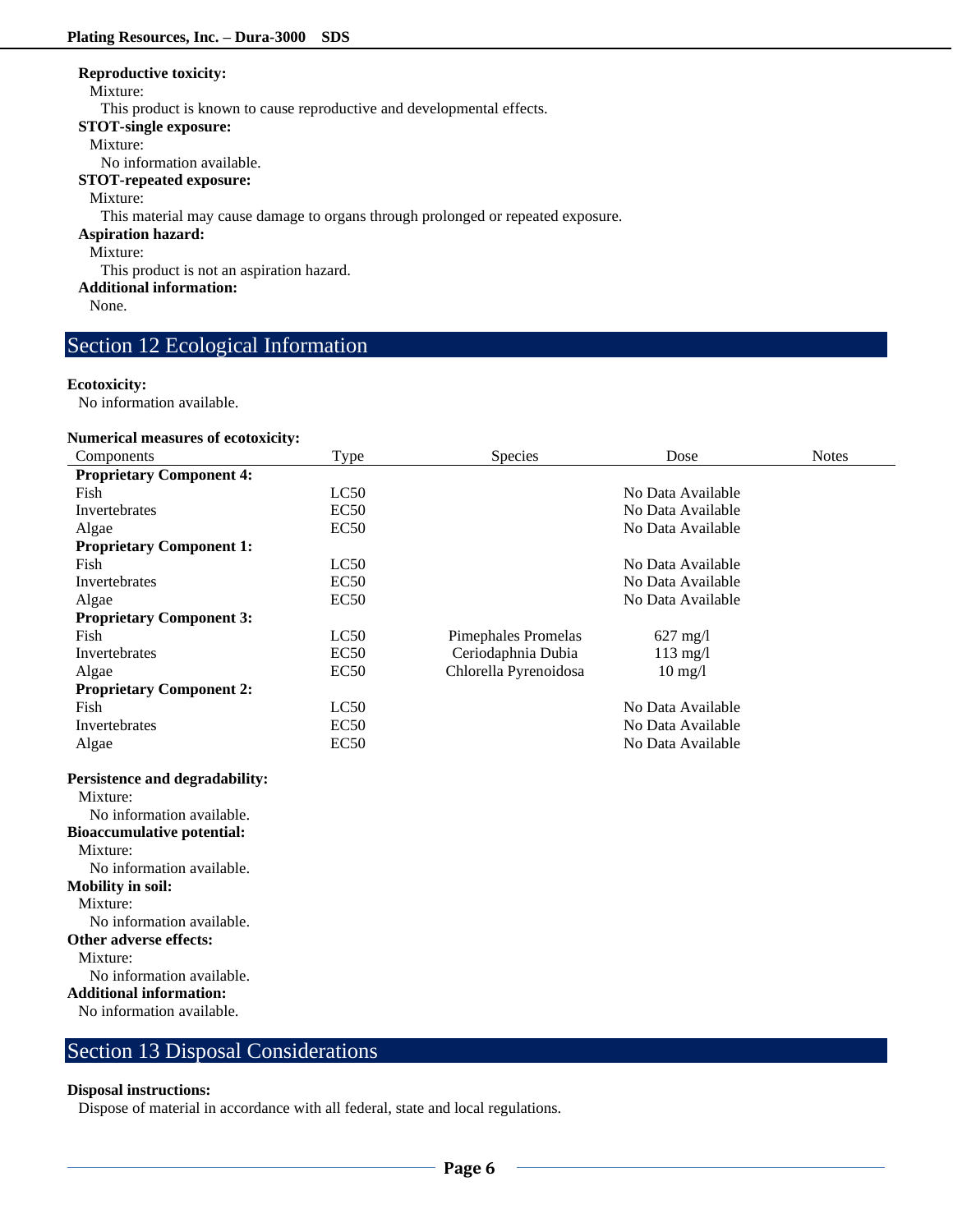### **Contaminated packaging:**

Triple rinse container and offer for recycling. Dispose of container following all federal, state and local regulations.

### **Additional Information:**

No additional information available.

# Section 14 Transport Information

**DOT:** Not classified.

# Section 15 Regulatory Information

### **Federal regulations: SARA 311/312 Hazard categories:**  Immediate (Acute) Health Hazard. Immediate (Acute) Health Hazard. Delayed (Chronic) Health Hazard. Reactivity Hazard. **SARA 302 Extremely hazardous substance:** Proprietary Component 1. **SARA 304 Emergency release notification:** Proprietary Component 1. **SARA 311/312 Hazardous chemical:** Yes. **SARA 313 Toxic Release Inventory (TRI) report:** Proprietary Component 1. Proprietary Component 4. **CERCLA Hazardous substance list:** Proprietary Component 1 Listed. Proprietary Component 4 Reportable Quantity: 10 lbs. **Federal Insecticide, Fungicide, and Rodenticide Act (FIFRA):** This chemical is not a pesticide product. **Clean Air Act regulated substances:** None. **Clean Water Act regulated substances:** Proprietary Component 4 Reportable Quantity: 10 lbs. **U.S. state regulations: Massachusetts RTK Substances:** Proprietary Component 1 Listed. **New Jersey RTK Substances:** Proprietary Component 1 Listed. Proprietary Component 2 Listed. **Pennsylvania RTK Substance:** Proprietary Component 1 Listed. Proprietary Component 2 Listed. **Rhodes Island RTK Substances:** Proprietary Component 1 Listed. **Canadian regulations: Canadian Ingredient Disclosure List substances:** None listed. **WHMIS classification:**